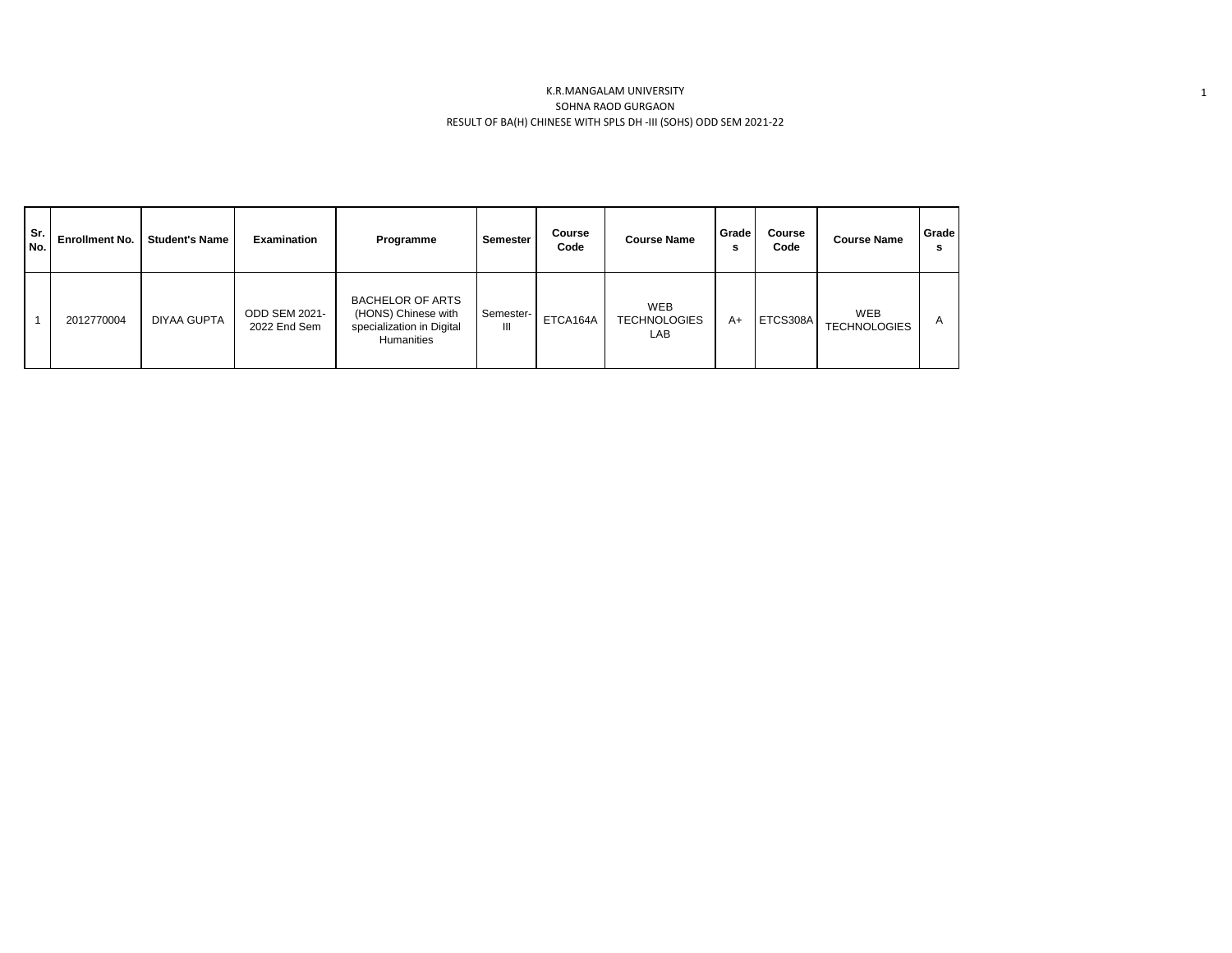## K.R.MANGALAM UNIVERSITY SOHNA RAOD GURGAON RESULT OF BA(H) CHINESE WITH SPLS DH -III (SOHS) ODD SEM 2021-22

| Sr.<br>No. | <b>Enrollment No.</b> | <b>Student's Name</b> | <b>Examination</b>            | Programme                                                                                 |           | Semester   Course Code | <b>Course Name</b>                                      | Grade I<br>s   | Course<br>Code | <b>Course Name</b>                    | Grade  <br>э | Course<br>Code | <b>Course Name</b>                                      | Grade |
|------------|-----------------------|-----------------------|-------------------------------|-------------------------------------------------------------------------------------------|-----------|------------------------|---------------------------------------------------------|----------------|----------------|---------------------------------------|--------------|----------------|---------------------------------------------------------|-------|
|            | 2012770004            | <b>DIYAA GUPTA</b>    | ODD SEM 2021-<br>2022 End Sem | <b>BACHELOR OF ARTS</b><br>(HONS) Chinese with<br>specialization in Digital<br>Humanities | Semester- | IIBC211A               | SELECTED<br><b>READINGS IN</b><br>CHINESE-I<br>(CORE 5) | $\overline{A}$ | IIBC213A       | CHINESE<br><b>ORATION</b><br>SKILLS-I | $A+$         | IIBC217A       | <b>COMPREHENSIVE</b><br><b>READING ABOUT</b><br>CHINA-I | A+    |